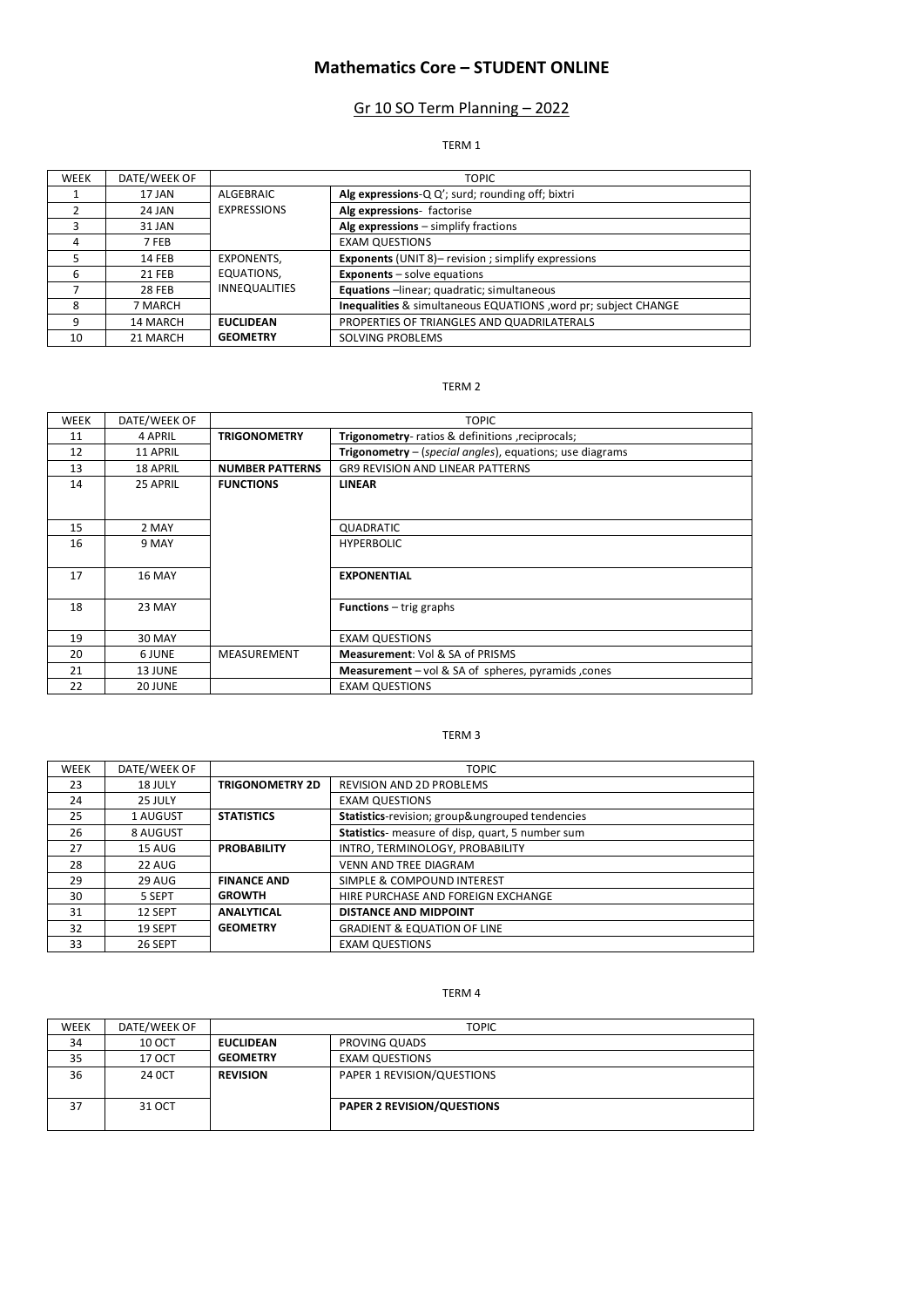# **MATHEMATICS CORE**

# Gr 11 SO Term Planning – 2022

### TERM 1

| <b>WEEK</b>    | DATE/WEEK OF  |                      | <b>TOPIC</b>                                                                                    |
|----------------|---------------|----------------------|-------------------------------------------------------------------------------------------------|
| 1              | 17 JAN        | <b>EXPONENTS AND</b> | <b>EXPONENTS</b>                                                                                |
| $\overline{2}$ | 24 JAN        | <b>SURDS</b>         | <b>SURDS</b>                                                                                    |
| 3              | 31 JAN        | <b>EQUATIONS AND</b> | <b>Equations and inequalities:</b> exp & surd equations                                         |
| 4              | 7 FEB         | <b>INEQUALITIES</b>  | Equations and inequalities: quadr-fact, completing square, formulae                             |
| 5              | 14 FEB        |                      | Equations and inequalities: quad ineq, simult & REVISION/MIX, nature of roots<br>Exam questions |
| 6              | <b>21 FEB</b> | <b>EUCLIDEAN</b>     | <b>Euclidean Geometry: CIRCLES/MIDPOINT</b>                                                     |
|                |               | <b>GEOMETRY</b>      | Radius bisect chord & perp to tangent                                                           |
|                |               |                      | Angle subtended by arc(ang at centre)<br>٠                                                      |
|                |               |                      | Angle in semi-circle                                                                            |
| 7              | <b>28 FEB</b> |                      | <b>Euclidean Geometry: CYCLIC QUADS</b>                                                         |
|                |               |                      | Angle subtended by same chord                                                                   |
|                |               |                      | Opp angles of cycl quad                                                                         |
|                |               |                      | <b>Exterior angle</b>                                                                           |
| 8              | 7 MARCH       |                      | <b>Euclidean Geometry: TANGENTS</b>                                                             |
|                |               |                      | <b>TAN CHORD THEOREM</b>                                                                        |
|                |               |                      | <b>TANGENTS FROM SAME POINT</b>                                                                 |
|                |               |                      | TANGENT-RADIUS                                                                                  |
|                |               |                      | MIXED EXAMPLES/EXAM QUESTIONS                                                                   |
| 9              | 14 MARCH      | <b>TRIGONOMETRY</b>  | Trigonometry: identities                                                                        |
| 10             | 21 MARCH      |                      | Trigonometry: reduction formulae & negative angle                                               |

### TERM 2

| <b>WEEK</b> | DATE/WEEK OF  | <b>TOPIC</b>           |                                                                  |
|-------------|---------------|------------------------|------------------------------------------------------------------|
| 11          | 4 APRIL       | <b>TRIGONOMETRY</b>    | Trigonometry: value of variable & trig equations; REVISION/MIXED |
|             |               |                        | <b>EXAMPLES</b>                                                  |
| 12          | 11 APRIL      | <b>ANALYTICAL</b>      | Analytical Geometry : equation of line                           |
| 13          | 18 APRIL      | <b>GEOMETRY</b>        | Analytical Geometry: line parallel/perpend                       |
| 14          | 25 APRIL      |                        | Analytical Geometry: inclination angle                           |
| 15          | 2 MAY         | <b>NUMBER PATTERNS</b> | <b>Number patterns</b> : revision & quadratic                    |
| 16          | 9 MAY         |                        | <b>EXAM QUESTIONS</b>                                            |
| 17          | <b>16 MAY</b> | <b>FUNCTIONS</b>       | <b>LINEAR Functions:</b>                                         |
| 18          | 23 MAY        |                        | <b>QUADRATIC Functions:</b>                                      |
| 19          | 30 MAY        |                        | <b>EXPONENTIAL &amp; HYPERBOLIC Functions:</b>                   |
| 20          | 6 JUNE        |                        | Functions: trig graphs- Effect of p and sketch                   |
| 21          | 13 JUNE       |                        | TRIG GRAPHS & EXAM QUESTIONS                                     |
| 22          | 20 JUNE       |                        | <b>EXAM QUESTIONS</b>                                            |

#### TERM 3

| <b>WEEK</b> | DATE/WEEK OF |                    | <b>TOPIC</b>                                        |
|-------------|--------------|--------------------|-----------------------------------------------------|
| 23          | 18 JULY      | TRIGONOMETRY:      | AREA AND SINE RULE                                  |
| 24          | 25 JULY      | SINE, COSINE, AREA | <b>COSINE RULE</b>                                  |
| 25          | 1 AUGUST     | <b>RULE</b>        | <b>EXAM QUESTIONS</b>                               |
| 26          | 8 AUGUST     | <b>MEASUREMENT</b> | <b>Measurement: PRISMS</b>                          |
| 27          | 15 AUG       |                    | PYRAMIDS AND SPHERES                                |
| 28          | 22 AUG       | <b>STATISTICS</b>  | Statistics: histograms& frequency polygons, ogives  |
| 29          | 29 AUG       |                    | <b>Statistics:</b> variance and standard deviation  |
|             |              |                    |                                                     |
| 30          | 5 SEPT       |                    | Statistics: skewed data, identify outliers/REVISION |
| 31          | 12 SEPT      | <b>PROBABILITY</b> | Probability: venn diagrams                          |
| 32          | 19 SEPT      |                    | Probability: tree diagrams; contingency tables      |
| 33          | 26 SEPT      |                    | <b>RULES</b>                                        |

#### TERM 4

| <b>WEEK</b> | DATE/WEEK OF |                       | <b>TOPIC</b>                                           |
|-------------|--------------|-----------------------|--------------------------------------------------------|
| 34          | 10 OCT       | <b>PROBABILITY</b>    | <b>EXAM QUESTIONS</b>                                  |
| 35          | 17 OCT       | <b>FINANCE GROWTH</b> | Finance, growth and decay: simple & compound, nominal  |
| 36          | 24 OCT       | AND DECAY             | Finance, growth and decay: effect of different periods |
|             | 31 OCT       |                       | <b>TIMELINE</b>                                        |